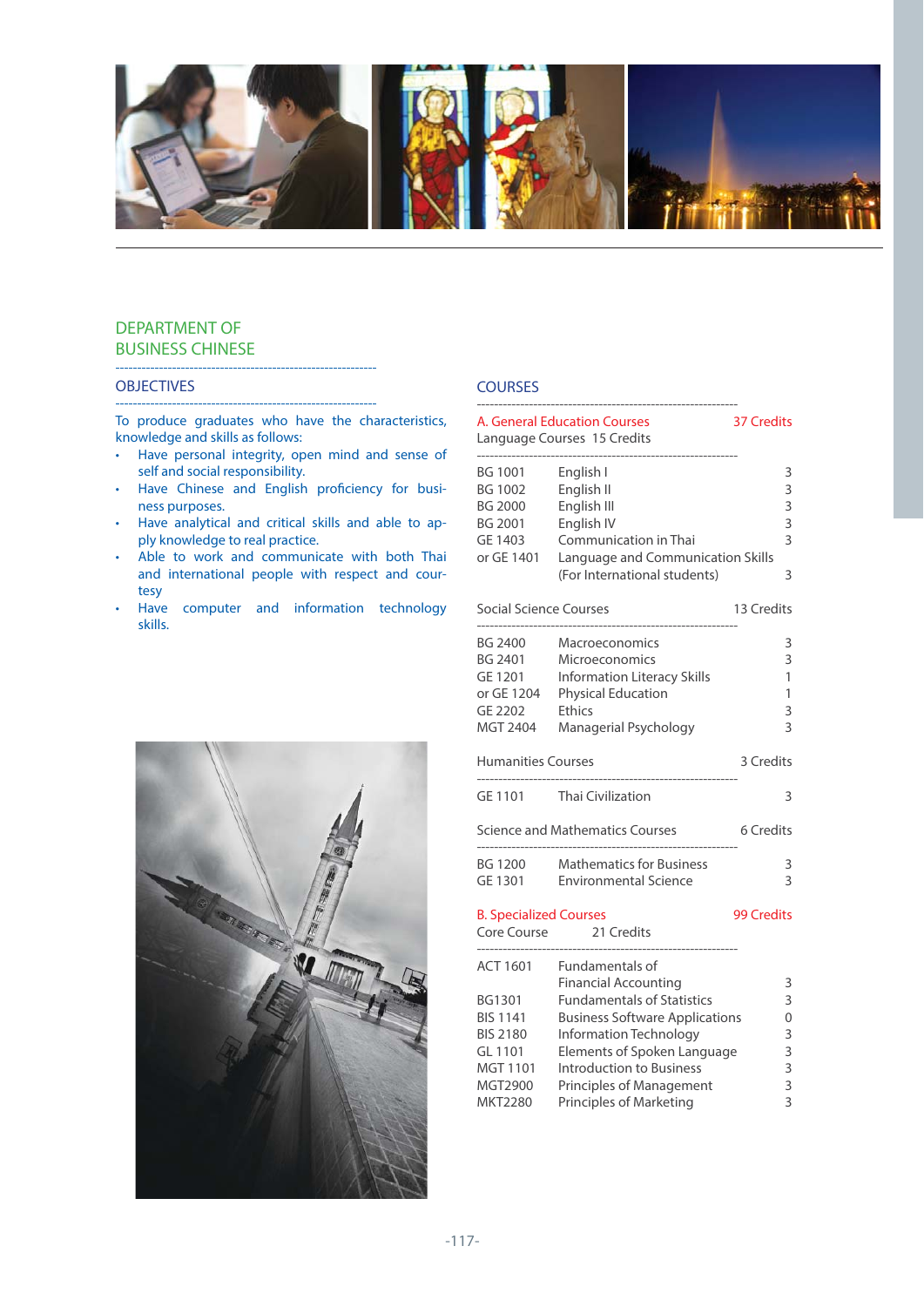

| <b>Major Required Courses</b> |                                   |  | 45 Credits     |
|-------------------------------|-----------------------------------|--|----------------|
| CN 1400                       | Introduction to Chinese           |  | 3              |
| <b>CN 1401</b>                | Chinese I                         |  | 3              |
| <b>CN 1430</b>                | Listening and Speaking            |  |                |
|                               | in Chinese I                      |  | 1              |
| <b>CN 1431</b>                | Listening and Speaking            |  |                |
|                               | in Chinese II                     |  | 1              |
| CN 2401                       | Chinese II                        |  | 3              |
| CN 2402                       | Chinese III                       |  | 3              |
| CN 2431                       | Chinese Oral Comprehension        |  |                |
|                               | and Expression I                  |  | $\overline{2}$ |
| CN 2432                       | Chinese Oral Comprehension        |  |                |
|                               | and Expression II                 |  | 2              |
| CN 3403                       | Chinese IV                        |  | 3              |
| CN 3410                       | <b>Business Communication</b>     |  |                |
|                               | in Chinese                        |  | 3              |
| CN 3430                       | <b>Chinese Conversation</b>       |  |                |
|                               | and Discussion I                  |  | 3              |
| <b>CN 3432</b>                | <b>Chinese Conversation</b>       |  |                |
|                               | and Discussion II                 |  | 3              |
| CN 3450                       | Introduction to Chinese Writing   |  | 3              |
| CN 3462                       | Introduction to Chinese Culture   |  | 3              |
| CN 3470                       | Translation I: Chinese-Thai       |  | $\overline{3}$ |
| or CN 3441                    | Chinese Reading and Oral Report   |  |                |
|                               | (only for international students) |  | 3              |
| <b>CN 4442</b>                | Reading in Chinese Newspapers     |  | 3              |
| CN 4471                       | Translation II: Thai-Chinese      |  | 3              |
| or CN 4440                    | Reading in Business Chinese       |  |                |
|                               | (only for international students) |  | 3              |
| <b>Major Elective Courses</b> |                                   |  | 15 Credits     |
|                               | --------------------------        |  |                |

| CN 3433        | Chinese from Audio-Visual Media | 3 |
|----------------|---------------------------------|---|
| CN 3441        | Chinese Reading and Oral Report | 3 |
| <b>CN 3480</b> | <b>Chinese for Secretaries</b>  | 3 |
| CN 3481        | <b>Chinese for Tourism</b>      | 3 |
| CN 3482        | Chinese for Hotels              | 3 |
| CN 3483        | Chinese for Service Industries  | 3 |
| CN 4433        | Public Speaking in Chinese      | 3 |
| CN 4434        | <b>Advanced Listening</b>       |   |
|                | and Speaking in Chinese I       | 3 |
| CN 4435        | Advanced Listening and          |   |
|                | Speaking in Chinese II          | 3 |
| CN 4440        | Reading in Business Chinese     | 3 |
| CN 4460        | Survey of Chinese Literature    | 3 |
| CN 4491        | Seminar on Selected Topics      | 3 |

| Minor Courses<br><b>Business English</b><br><b>Minor Required Courses</b> |                                                         | 18 Credits<br>12 Credits |
|---------------------------------------------------------------------------|---------------------------------------------------------|--------------------------|
| <b>FN 2230</b><br>EN 3210                                                 | Listening and Speaking<br><b>Business Communication</b> | 3                        |
|                                                                           | in English I                                            | 3                        |
| FN 4232                                                                   | <b>Business Conversation</b>                            | 3                        |
| FN 4233                                                                   | Public Speaking in English                              | ς                        |
|                                                                           |                                                         |                          |

| <b>Minor Elective Courses</b> | 6 Credits |
|-------------------------------|-----------|
|-------------------------------|-----------|

------------------------------------------------------------

Students can take any course from the Department of Business English upon completion of the prerequisites (if any).

### Business French

| <b>Minor Required Courses</b> |                        | 12 Credits |
|-------------------------------|------------------------|------------|
| FR 1500                       | Introduction to French | 3          |
| FR 1501                       | French I               | २          |
| FR 2501                       | French II              | 3          |
| FR 2502                       | French III             | २          |
| <b>Minor Elective Courses</b> |                        | 6 Credits  |

------------------------------------------------------------ Students can take any course from the Department of Business French upon completion of the prerequisites (if any).

#### Business Japanese

| <b>Minor Required Courses</b> |                          | 12 Credits |
|-------------------------------|--------------------------|------------|
| JA 1700                       | Introduction to Japanese | 3          |
| JA 1701                       | Japanese I               | 3          |
| JA 2701                       | Japanese II              | 3          |
| JA 2702                       | Japanese III             | ς          |
| <b>Minor Elective Courses</b> |                          | 6 Credits  |

Students can take any course from the Department of Business Japanese upon completion of the prerequisites (if any).

------------------------------------------------------------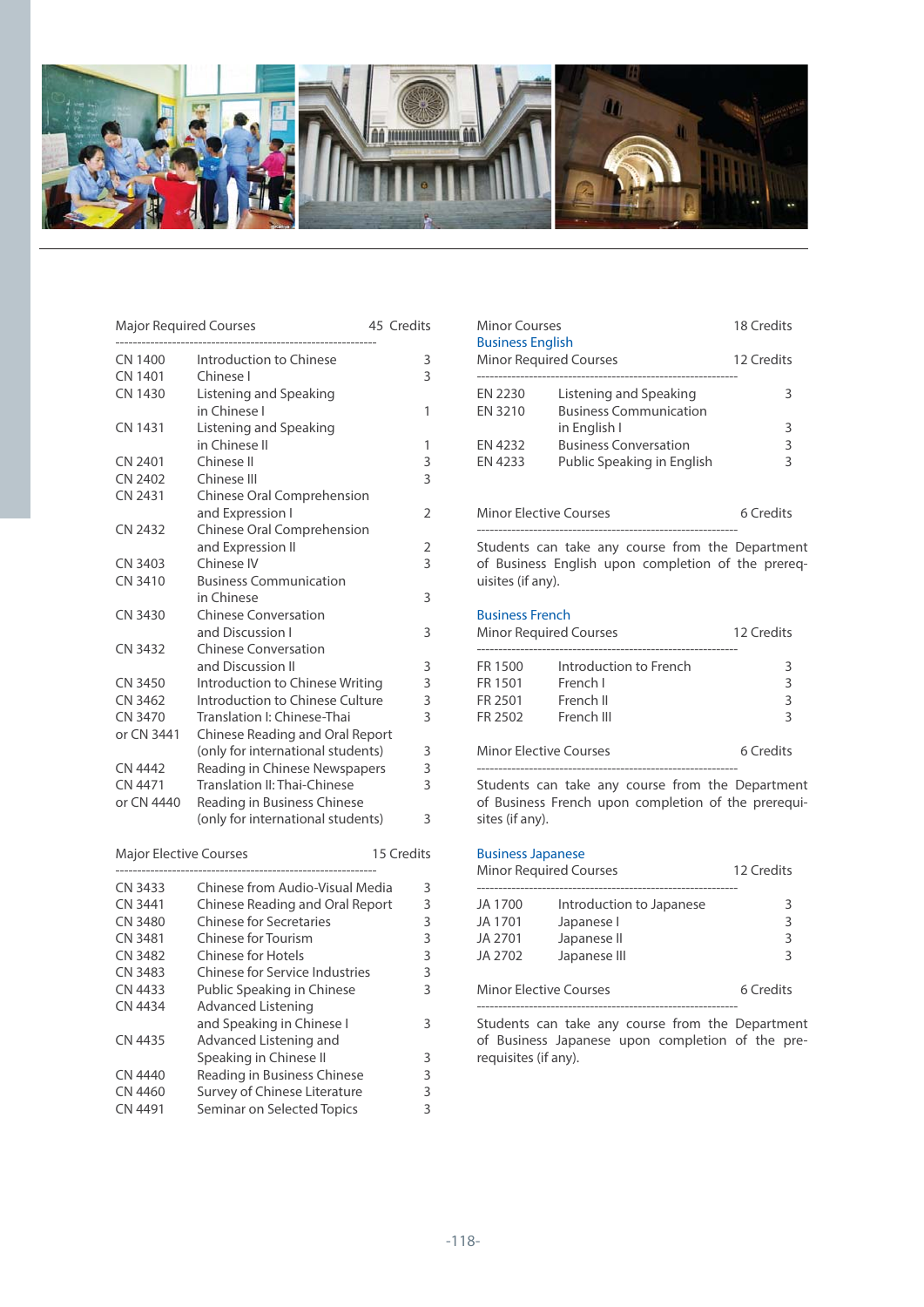

#### Business Information Systems

| <b>Minor Required Courses</b> |                                          | 18 Credits |
|-------------------------------|------------------------------------------|------------|
| <b>BIS 3315</b>               | Programming and Algorithms               | 3          |
| <b>BIS 3349</b>               | <b>Fundamentals of Computer Graphics</b> | 3          |
| <b>BIS 3635</b>               | Database Systems                         | 3          |
| <b>BIS 3655</b>               | Data Communications and                  |            |
|                               | Networking                               | 3          |
| <b>BIS 3666</b>               | <b>Information Systems</b>               |            |
|                               | Analysis and Design                      | 3          |
| <b>BIS 4675</b>               | <b>Information Systems</b>               |            |
|                               | <b>Project Management</b>                | 3          |

### Finance and Banking

# Minor Required Courses 18 Credits ------------------------------------------------------------ FIN 3701 Corporate Finance 3<br>FIN 3711 Investment 3

| FIN 3711        | Investment                         | 3 |
|-----------------|------------------------------------|---|
| FIN 3712        | Money and Capital Markets          | 3 |
| <b>FIN 3714</b> | <b>Business Condition Analysis</b> | 3 |
| FIN 4812        | International Finance              | 3 |
| <b>FIN 4813</b> | <b>Financial Management</b>        | 3 |

### Hospitality and Tourism Management

| <b>Minor Required Courses</b>           | 18 Credits |
|-----------------------------------------|------------|
| Sustainable Tourism                     | 3          |
| Introduction to Hospitality             |            |
| Management                              | 3          |
| Introduction to Tourism Management      | 3          |
| <b>Consumer Behavior in Hospitality</b> |            |
| and Tourism Industry                    | 3          |
| Marketing in Hospitality and            |            |
| Tourism                                 | 3          |
| Food and Beverage Management            | 3          |
|                                         |            |

### International Business Management

# Minor Required Courses 18 Credits

| International Business Environment       | 3 |
|------------------------------------------|---|
| <b>Comparative Management</b>            | 3 |
| <b>International Management</b>          | 3 |
| <b>Export-Import Policy and Strategy</b> | 3 |
| International Strategic Management       | ς |
| Global Marketing                         | 3 |
|                                          |   |

#### Industrial Management

| <b>Minor Required Courses</b> |                            | 18 Credits |
|-------------------------------|----------------------------|------------|
| <b>IDM 3203</b>               | Logistics and Supply       |            |
|                               | Chain Management           | 3          |
| <b>IDM 3204</b>               | Industrial Safety and Risk |            |
|                               | Management                 | 3.         |

| <b>IDM 4201</b><br><b>IDM 4203</b><br><b>IDM 4206</b> | Manufacturing Planning and Control<br><b>Quality Management</b><br><b>Industrial Environmental</b> |                   | 3<br>3         |
|-------------------------------------------------------|----------------------------------------------------------------------------------------------------|-------------------|----------------|
| MGT3905                                               | Management<br><b>Operations Management</b>                                                         |                   | 3<br>3         |
| Management<br><b>Minor Required Courses</b>           |                                                                                                    | <b>18 Credits</b> |                |
| MGT 3901                                              | <b>Organization Theory</b>                                                                         |                   | 3              |
| MGT 3903                                              | Leadership                                                                                         |                   | 3              |
| MGT 3917                                              | Innovation and Change                                                                              |                   |                |
|                                                       | Management                                                                                         |                   | 3              |
| MGT 3923                                              | <b>Strategic Human Resources</b>                                                                   |                   |                |
|                                                       | Management                                                                                         |                   | 3              |
| <b>MGT 3942</b>                                       | Organizational Behavior                                                                            |                   | 3              |
| MGT 4916                                              | <b>Negotiation Strategy</b>                                                                        |                   | 3              |
| <b>Marketing</b>                                      |                                                                                                    |                   |                |
| <b>Minor Required Courses</b>                         |                                                                                                    | 18 Credits        |                |
|                                                       |                                                                                                    |                   |                |
| <b>MKT 3102</b>                                       | <b>Integrated Marketing</b>                                                                        |                   |                |
|                                                       | Communications                                                                                     |                   | 3              |
| <b>MKT 3525</b>                                       | Sales Management                                                                                   |                   | 3              |
| <b>MKT 3530</b>                                       | <b>Consumer Behavior</b>                                                                           |                   | 3              |
| <b>MKT 3837</b>                                       | Service and Customer                                                                               |                   |                |
|                                                       | Relationship Management                                                                            |                   | 3              |
| MKT 4730                                              | Marketing Management                                                                               |                   | 3              |
| MKT 4809                                              | <b>Marketing for Services</b>                                                                      |                   | 3              |
|                                                       | <b>Real Estate Management</b>                                                                      |                   |                |
| <b>Minor Required Courses</b>                         |                                                                                                    | 18 Credits        |                |
|                                                       |                                                                                                    |                   |                |
| <b>REM 3111</b>                                       | Principles of Real Estate                                                                          |                   | 3              |
| <b>REM 3112</b>                                       | <b>Real Estate Law</b>                                                                             |                   | 3              |
| <b>REM 3113</b>                                       | <b>Real Estate Economics</b>                                                                       |                   | 3              |
| <b>REM 3114</b>                                       | <b>Building Design and</b>                                                                         |                   |                |
|                                                       | <b>Construction Techiques</b>                                                                      |                   | 3              |
| <b>REM 3211</b>                                       | <b>Principles of Real Estate</b>                                                                   |                   |                |
|                                                       | Development                                                                                        |                   | 3              |
| <b>REM 4113</b>                                       | Principles of Property Management                                                                  |                   | $\overline{3}$ |
| <b>C. Free Elective Courses</b>                       |                                                                                                    | <b>6 Credits</b>  |                |
| Students can                                          | take free elective courses of 6 cred                                                               |                   |                |

Students can take free elective courses of 6 credits from any faculty in Assumption University upon completion of the prerequisites (if any).

Free elective courses of the Department which are offered to non Business Chinese Major:

| CN 0400 | Chinese for Beginners I  |  |
|---------|--------------------------|--|
| CN 0401 | Chinese for Beginners II |  |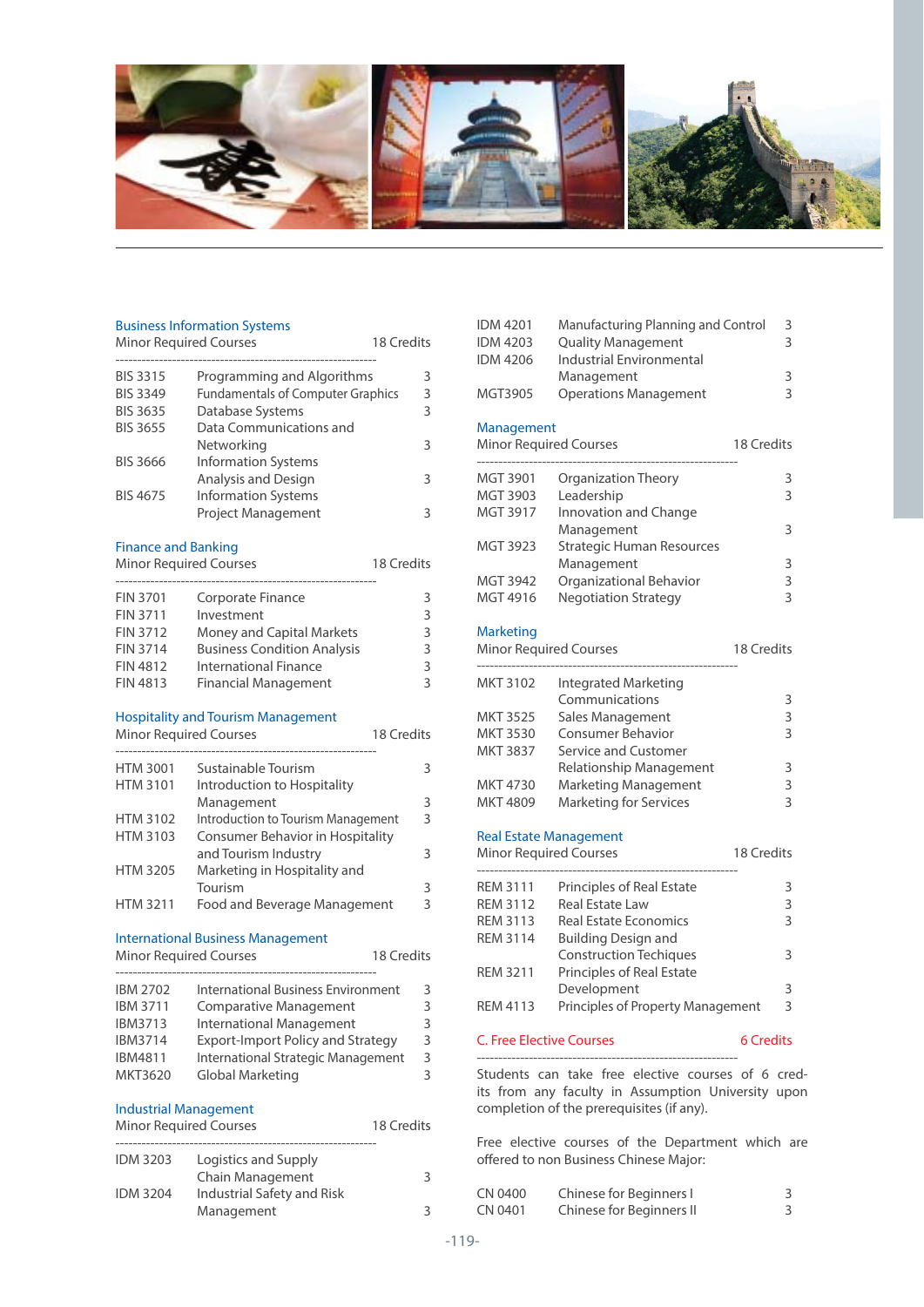

# STUDY PLAN

| <b>FIRST YEAR</b><br><b>First Semester</b> |                                   |    |
|--------------------------------------------|-----------------------------------|----|
| Course Code Course Title                   | Credits                           |    |
| <b>BG 1001</b>                             | English I                         | 3  |
| <b>BG 1200</b>                             | <b>Mathematics for Business</b>   | 3  |
| CN 1400                                    | Introduction to Chinese           | 3  |
| CN 1430                                    | Listening and Speaking            |    |
|                                            | in Chinese I                      | 3  |
| GE 1201                                    | Information Literacy Skills       |    |
| or GE 1204                                 | <b>Physical Education</b>         |    |
| GE 1301                                    | <b>Environmental Science</b>      | 3  |
| GE 1403                                    | Communication in Thai             | 3  |
| or GE 1401                                 | Language and Communication Skills |    |
|                                            | (For international students)      | 3  |
|                                            | Total                             | 17 |
|                                            |                                   |    |

### SECOND YEAR First Semester

| Course Code Course Title |                            | Credits       |
|--------------------------|----------------------------|---------------|
|                          |                            |               |
| BG 2000                  | English III                | 3             |
| BG 2400                  | Macroeconomics             | 3             |
| CN 2401                  | Chinese II                 | 3             |
| CN 2431                  | Chinese Oral Comprehension |               |
|                          | and Expression I           | $\mathcal{P}$ |
| MGT 2404                 | Managerial Psychology      | 3             |
| <b>MKT 2280</b>          | Principles of Marketing    | 3             |
|                          |                            |               |
|                          | Total                      |               |
|                          |                            |               |

# Second Semester

| Course Code Course Title |                                       | Credits |
|--------------------------|---------------------------------------|---------|
| BG 1002                  | English II                            | 3       |
| BG 1301                  | <b>Fundamentals of Statistics</b>     | 3       |
| BG 2401                  | Microeconomics                        | 3       |
| <b>BIS 1141</b>          | <b>Business Software Applications</b> | U       |
| CN 1401                  | Chinese I                             | 3       |
| CN 1431                  | Listening and Speaking in Chinese II  |         |
| GL 1101                  | Elements of Spoken Language           | 3       |
| MGT 1101                 | Introduction to Business              | 3       |
|                          |                                       |         |
|                          | Total                                 | 19      |
|                          |                                       |         |

### Second Semester

| Course Code Course Title |                                  | Credits       |
|--------------------------|----------------------------------|---------------|
| ACT 1601                 | <b>Fundamentals of Financial</b> |               |
|                          | Accounting                       | 3             |
| BG 2001                  | English IV                       | ς             |
| <b>BIS 2180</b>          | Information Technology           | 3             |
| CN 2402                  | Chinese III                      | 3             |
| CN 2432                  | Chinese Oral Comprehension       |               |
|                          | and Expression II                | $\mathcal{P}$ |
| MGT 2900                 | Principles of Management         | 3             |
|                          |                                  |               |
|                          | Total                            |               |
|                          |                                  |               |